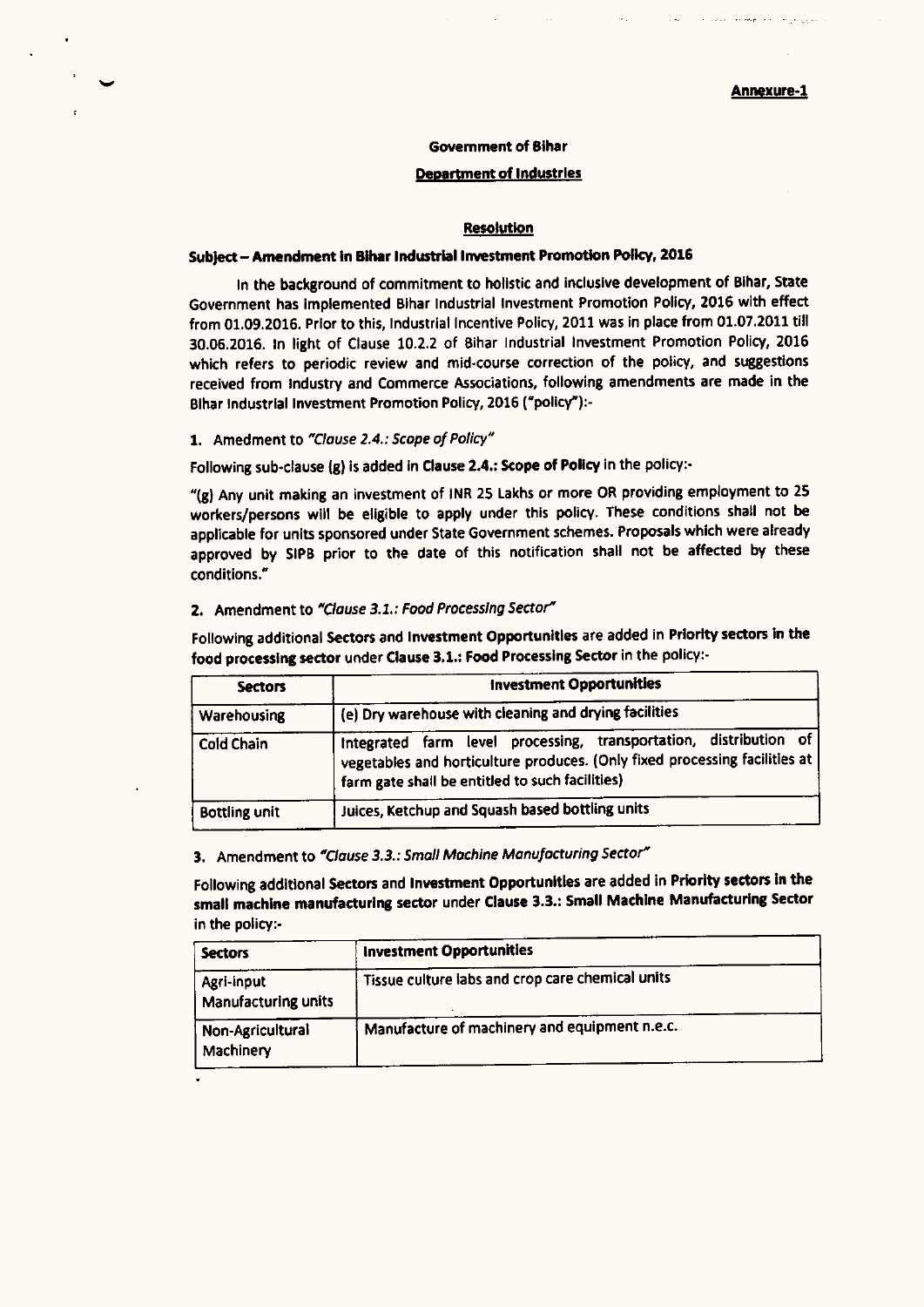4. Amendment to *·Clause* 3.4.: *IT, ITeS, Electrical and ElectronIc Hardware Manufacturing Sector"*

Following additional Sector and Investment Opportunity is added In *"Electrical Goods·* in Priority sectors in the IT, ITeS, Electrical and Electronic Hardware Manufacturing Sector under Clause 3.4.: IT, ITeS, Electrical and Electronic Hardware Manufacturing Sector in the policy:-

| <b>Sectors</b>          | <b>Investment Opportunities</b>                                                                        |
|-------------------------|--------------------------------------------------------------------------------------------------------|
| <b>Electrical Goods</b> | Manufacture of electric generators, transformers and electricity<br>distribution and control apparatus |
|                         | Manufacture of electric lighting equipment                                                             |
|                         | Manufacture of electrical equipment                                                                    |
|                         | Manufacture of wiring and wiring devices<br>٠                                                          |

5. Following Clause 3.11. is added under Chapter 3.: Our Priority Sectors in the policy:

### "3.11. Wood based Industries Sector

Agro-based industries are an important driver of economic growth in Bihar. Cultivation of fibre, oilseeds, fruits and vegetables, sugarcane along with food grains give Bihar enormous opportunity to establish paper and pulp industries out of waste produced from agrl based industries across the state. Additionally, the State's estimated tree cover is about 6,453 hectares which is about 6.85% of the total geographical area of the state outside the forest. Since 2012·13, the State has pianted 882 lacs of trees under agro forestry on the lands of farmers besides a total plantation of about 13 crores outside the forest area during the period 2012.13 to 2018.19. In this context, there is a significant potential for wood based industries. The wood based industries are poised to grow rapidly with the increasing demand for furniture, housing construction material, packaging, agriculture good, sports goods, plywood, veneer, matches, etc. Accordingly, the State Government has considered it as one of the thrust areas and has decided to facilitate and incentivize private investment in the sector.

### Priorttv sectors In the wood based Industries sector

The wood based industries listed below shall be considered under the priority sectors for the purpose of availing incentives under this policy.

| #                       | <b>Sectors</b>                                                   | <b>Investment Opportunities</b>                                                                                                                                                                                |
|-------------------------|------------------------------------------------------------------|----------------------------------------------------------------------------------------------------------------------------------------------------------------------------------------------------------------|
| $\mathbf{1}$            | Paper<br><b>Pulp</b><br>and<br><b>Industries</b>                 | Establishment of Paper Mills for the production of Paper out of<br>agro forestry and agro based produce                                                                                                        |
| $\overline{2}$          | Matchwood<br><b>Industries</b>                                   | Production of Matchsticks and Match Boxes                                                                                                                                                                      |
| $\overline{\mathbf{3}}$ | Timber and Sawn<br><b>Wood Industries</b>                        | Furniture, housing and construction material made of Timber and<br>Sawn wood                                                                                                                                   |
| 4                       | Plywood, Plyboard,<br>Laminate<br>and<br>Veneer<br>Manufacturing | (a) For Furniture and Interior Decorations of offices and homes<br>(b) To be used in Floors, walls and roofs in transport vehicles<br>For Floors subjected to heavy wear in various buildings and<br>factories |
| 5                       | <b>Bamboo</b><br>based                                           | Production of Bamboo based items                                                                                                                                                                               |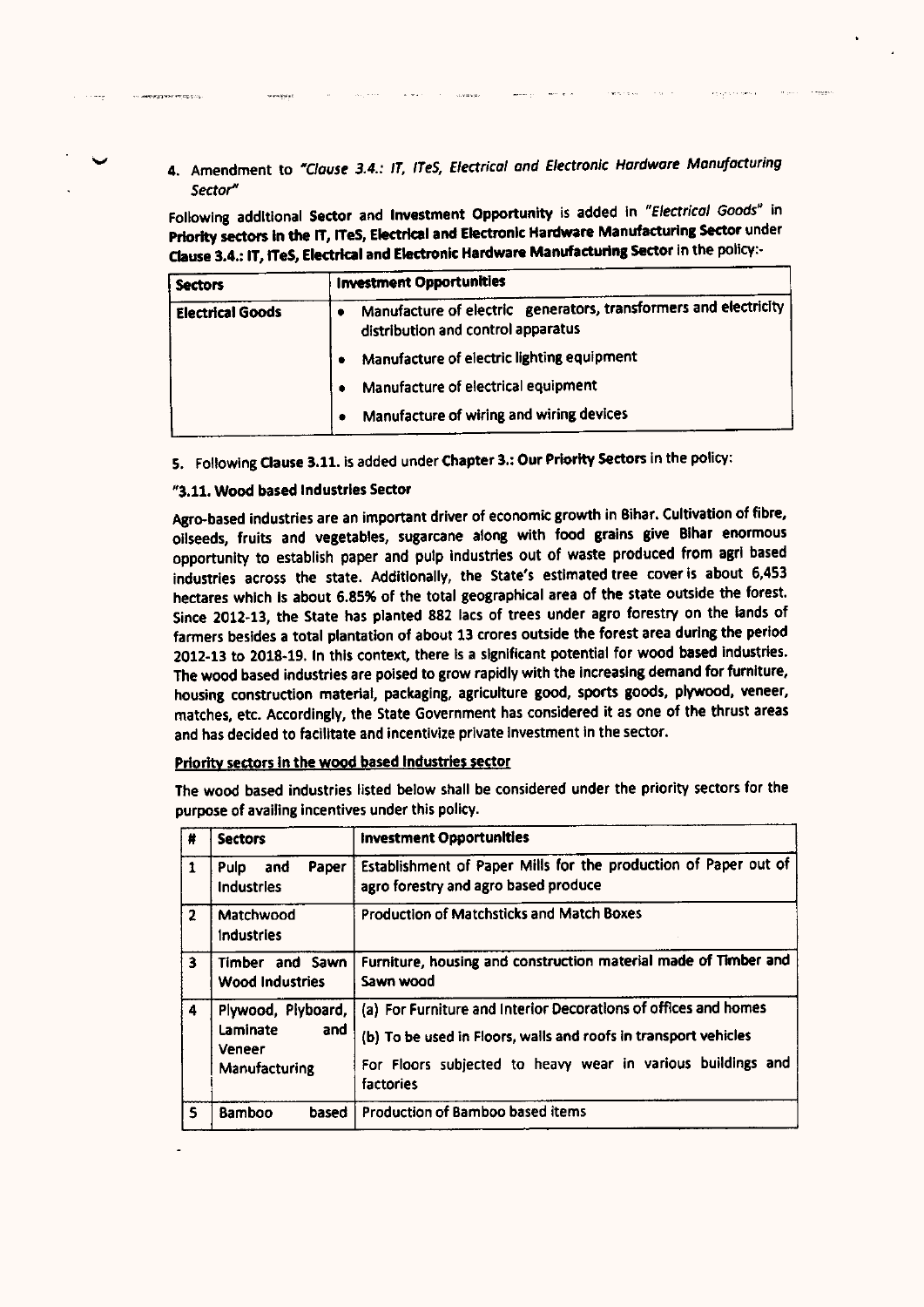|   | industries                                    |                                                                                                                                                                                                                                                                                                           |
|---|-----------------------------------------------|-----------------------------------------------------------------------------------------------------------------------------------------------------------------------------------------------------------------------------------------------------------------------------------------------------------|
| 6 | Board i<br>Particle<br>Manufacturing          | (a) To be used as a substitute for natural constructional wood<br>To be used for Wood flooring/ Interior decoration/ Furniture                                                                                                                                                                            |
| 7 | <b>Fibre</b><br><b>Board</b><br>Manufacturing | (a) To be used as a roofing material for a low-slope roof.<br>(b) To be used as wall slab, door board, floor, furniture and other<br>decorations instead of wood                                                                                                                                          |
|   |                                               | To be used as heatproof or acoustical materials                                                                                                                                                                                                                                                           |
| 8 | <b>Addition</b><br>Value<br><b>Industries</b> | (a) Wood/Bamboo seasoning and Preservation industries<br>(b) Briquettes made of Plantation and industrial wood residues<br>(c) Value added briquettes as feed stock for biomass power<br>generation industry, boiler industries and other industries<br>requiring biomass for meeting the energy demands. |

।<br>अ⊙ाह≈क⊈

 $\mathbf{x}$  groups  $\mathbf{x}_i$ 

。<br>- 社会観光サーバー・コミュライヤ学校の開発の開催の開発機構を<mark>になります。アドルの</mark>の場合の現在最後<sub>国</sub>国際機関は、コントライト・コントの開催機関

ومهيب

 $\tau_{\rm{m}}$  or

Note:

- (i) For according the status of Priority Sector to Units under Wood Based industries, prior approval of Department of Environment, Forest & Climate Change, Government of Bihar will be required in the cases where they are regulated as per any Act/ Rules.
- (U) The above list of units/enterprises is only indicative and the State Government may suitably revise the list under the priority sector from time to time:
- 6. Following Clause 3.12. Is added under Chapter 3.: Our Priority Sectors in the policy:

## "3.12. General Manufacturing Industries

Under the General Manufacturing Industries, following facilities/units would be considered as priority sectors:

| #              | <b>Sectors</b>                                            | <b>Investment Opportunities</b>                                                                                                                                                                                         |
|----------------|-----------------------------------------------------------|-------------------------------------------------------------------------------------------------------------------------------------------------------------------------------------------------------------------------|
| 1              | Bricks<br>Ash.<br>Fly:<br>Manufacturing                   | (a) Units manufacturing Fly Ash Bricks<br>(b) Units manufacturing Autoclaved Aerated Concrete (AAC) blocks                                                                                                              |
| $\overline{2}$ | Rice Straw Based<br><b>Products</b>                       | Disposable plates and containers made of rice straw                                                                                                                                                                     |
| 3              | residue<br>Aeri<br>including hay-Stack<br>based products. | Agri residue including hay-Stack based units for Ethanol & Bio-fuel<br>including Bio-Gas manufacturing.                                                                                                                 |
| 4              | <b>Automobiles</b>                                        | (a) Manufacture of motor vehicles, trailers and semi-trailers,<br>manufacture of bodies (coachwork) for motor vehicles;<br>manufacture of powered two & three wheelers<br>(b) Manufacture of Electric vehicles and EVSE |
|                |                                                           | (c) Manufacture of batteries and accumulators                                                                                                                                                                           |
| $\mathsf{s}$   | <b>Defence Ancilliaries</b>                               | Manufacture of weapons, ammunition and allied items                                                                                                                                                                     |
| 6              | Jewellery                                                 | Manufacture of jewellery, precious and semi precious stone works                                                                                                                                                        |

 $\sqrt{28.5}$  or line  $\omega = \sqrt{3} \pm \sqrt{2}$ 

**Compressor**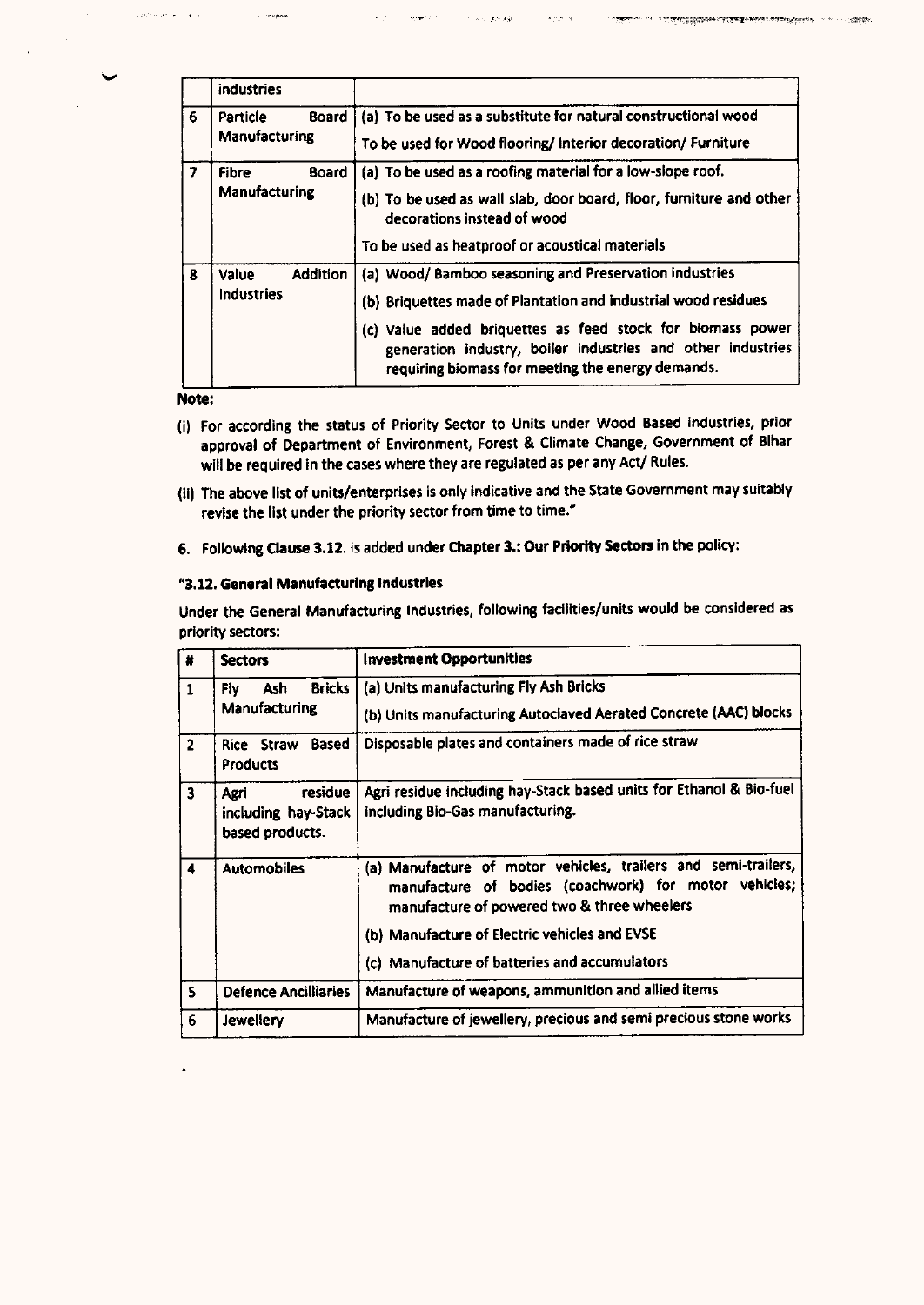| # | <b>Sectors</b>                    | <b>Investment Opportunities</b>                                                                 |
|---|-----------------------------------|-------------------------------------------------------------------------------------------------|
| 7 | &<br><b>Metals</b><br>Fabrication | (a) Manufacture of basic iron and steel, basic metals, non ferrous<br>metals, casting of metals |
|   |                                   | (b) Manufacture of fabricated metal products, except machinery<br>and equipment                 |
| 8 | <b>Sports Goods</b>               | Manufacture of sports goods from items other than plastic &<br>rubber                           |
| ۹ | Telecommunication                 | Manufacture of telecommunication equipments                                                     |

**Programmer and analysis of the Contract Contract Contract Contract Contract Contract Contract Contract Contract** 

Note:

- (i) The above list of units/ enterprises under "Defence Ancilliaries" sector will be governed by the over-arching framework of "Make in India" programme.
- (II) The above list of units/enterprises is only indicative and the State Government may suitably revise the list under the priority sector from time to time:
- 7. Following Sub-clause (xxi) and (xxII) are added after Sub-clause xx of Clause 6.1.: Guiding Principles/ General Provisions in the policy:-

"(xxi) All licences/clearances required in setting up of industrial units in Bihar shall be provided "deemed clearance" as per Section 6(4) of Bihar Industrial Investment Promotion Act, 2016 and Rule 9 of Bihar Industrial Investment Promotion Rules,2016.

(xxii) -Effluent treatment plant (ETP) or Air treatment plant (ATP) set up in any existing unit will be considered as new project under the Bihar Industrial Investment Promotion Policy, 2016 and all incentives/ facilities will be provided to them accordingly. For new units, cost of any such Effluent treatment plant (ETP) or Air treatment plant (ATP) shall be included in approved project cost."

8. Clause 6.3. "Dovetailing with Central Government Policies and Schemes" in the Policy is substituted as below:

# "6.3. Dovetailing with Central Government Policies and Schemes

Dovetailing of incentives with the central Government schemes would be allowed under this policy. In case of grant availed/ to be availed by the promoter under any scheme of the Government of India which has a State share or is further linked to the State Government schemes, the approved project cost for the purpose of calculation of incentive for this state policy will be arrived at by deducting the project cost corresponding to incentives availed from the State Government:

9. Clause 6.6. "Dovetailing with State Government Schemes for MSME Cluster Development" in the Policy is substituted as below:

## "6.6. Dovetailing with State Govemment Schemesfor MSME Cluster Development

Dovetailing of Incentives under various State's cluster development scheme would be allowed under this policy. Details of the incentive are as follows:

(a) Dovetailing of Incentives under the Chief Minister Cluster Development Scheme for the establishment of the CFCs would be allowed under this policy. It would however be subjected to the condition that the same asset should not be covered under both the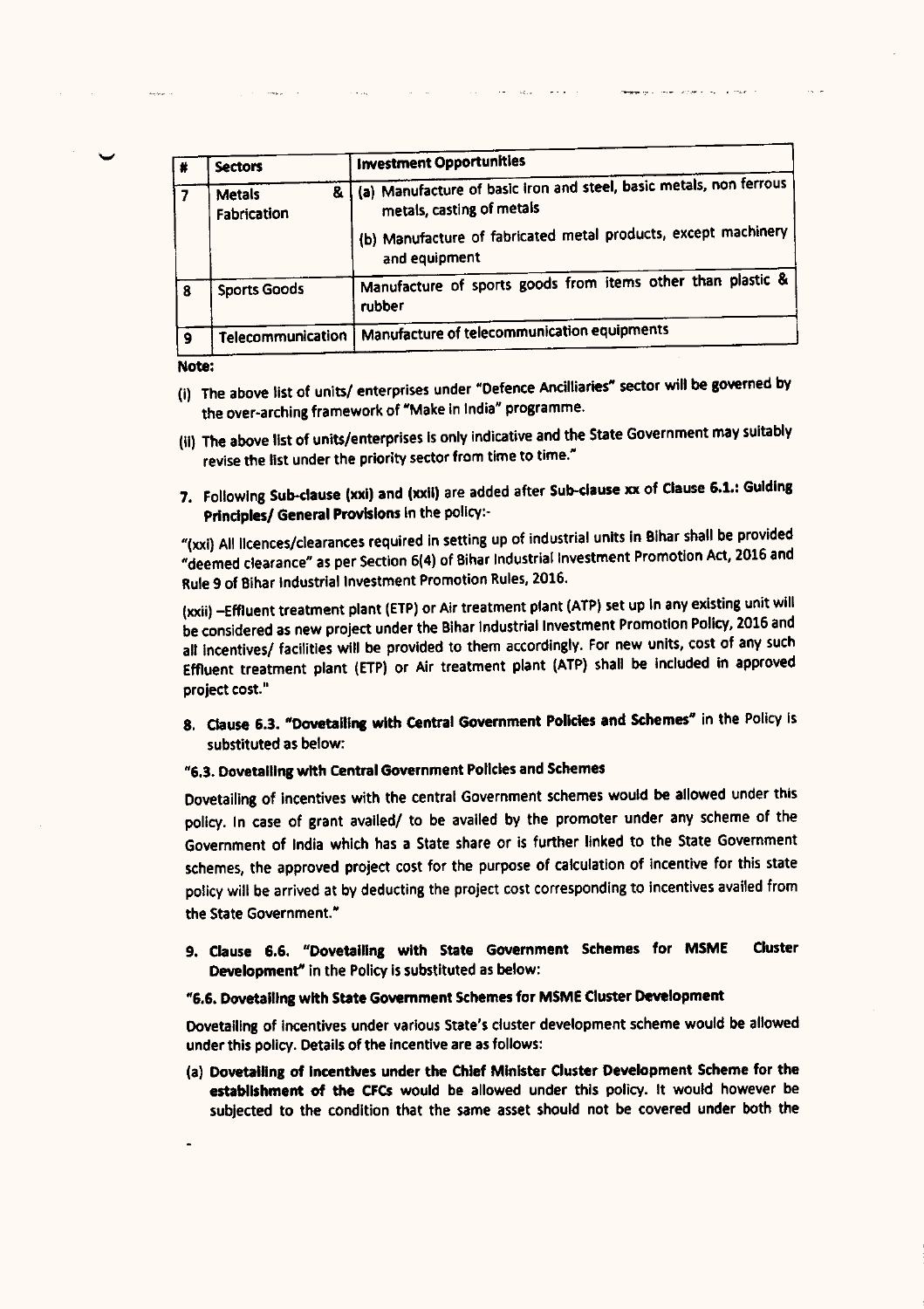industrial Incentive policy and the said scheme. Thus, in case of incentives availed/ to be availed by the promoter on a particular asset of the CFC under the said scheme, the approved project cost for the purpose of calculation of incentive under industrial Incentive policy will be arrived at by deducting the value of that asset.

- (b) District Industrial Innovation Scheme: In every District, an Innovation Fund shall be made available to all District Magistrates for innovation in setting up of micro (tiny) production units. The fund shall be used towards carrying out small interventions like setting up of Garments manufacturing, Paver Block equipment, Handloom Weaving Centre, Carpentry Centre etc. While setting up such micro (tiny) units, the backward and forward linkage will also be ensured on long-term basis so that these units survive in the long run.
- (c) Development of Industrial Cluster by State's Public Sector Undertakings (PSUsl: All selected State's Public Sector Undertakings (PSUs) in Bihar shall adopt districts and take up cluster based manufacturing activities in these districts. A committee headed by the Development Commissioner shall allot districts to the PSUs. care shall be taken while allotting clusters to these PSUs so that they are sectorally aligned to the overall operations of these PSUs. For example - Handicraft related cluster shall be with Upendra Maharathi Shilp Anushandhan Sansthan as they are sectorally aligned to the operation of the PSU. Some of the areas in which these clusters are proposed are as follows: (i) Food Processing, (II) Garment Manufacturing, (iii) Farm Machinery, (Iv) Paver Blocks/ Cement Poles (Electrical), (v) Furniture Manufacturing, (vi) Handlooms, (vii) Handicrafts, and (viii) Leather Products. These PSUs shall use their own resources (Reserves and Surplus) to fund the Infrastructure for these clusters. The PSUs shall identify the Artisans/ Skilled Manpower from the database of workers and create a cluster. The backward and forward linkages shall be facilitated and managerial support to these clusters at-least for three years shall be provided by these PSUs."
- 10. Following Clause 6.8: Customized Incentive Package for Strategic Investment Projects is added after Clause 6.7: Incentive for Private Industrial Park in the policy:

# "Clause 6.8: Customized Incentive Package for Strategic Investment Projects

Any strategic Investment project coming to Bihar shall be entitled to a Customised Package of Incentives, itemised details of which shall be recommended by the State Investment Promotion Board constituted under Section 4 of the Bihar Industrial Investment Promotion Act, 2016. The proposed list of incentives recommended by SIPB shall be approved by the Government before benefits are provided to these units. For this purpose, 'Strategic Investment Project' shall be defined as a new project having investment of above Rs. 500 crores in Plant and Machinery or providing employment to more than 500 persons which shall bring long term direct and Indirect benefits to investment climate and employment generation in the state."

11. Following Clause 6.9: Joint Venture of State PSUs with reputed Private Companies is added after Clause 6.8: CUstomized Incentive Package for Strategic Investment Projects In the policy:

## "Clause 6.9: Joint Venture of State PSUswith reputed Private Companies

The State PSUs shall be encouraged to form Joint Ventures with some of the leading private companies in labour intensive manufacturing sector who are willing to invest in the State. Some of the sectors to be considered under this clause are Food Processing, Medical Equipment, Automobiles, Garments, Farm Machinery, etc. The leaders in manufacturing shall be identified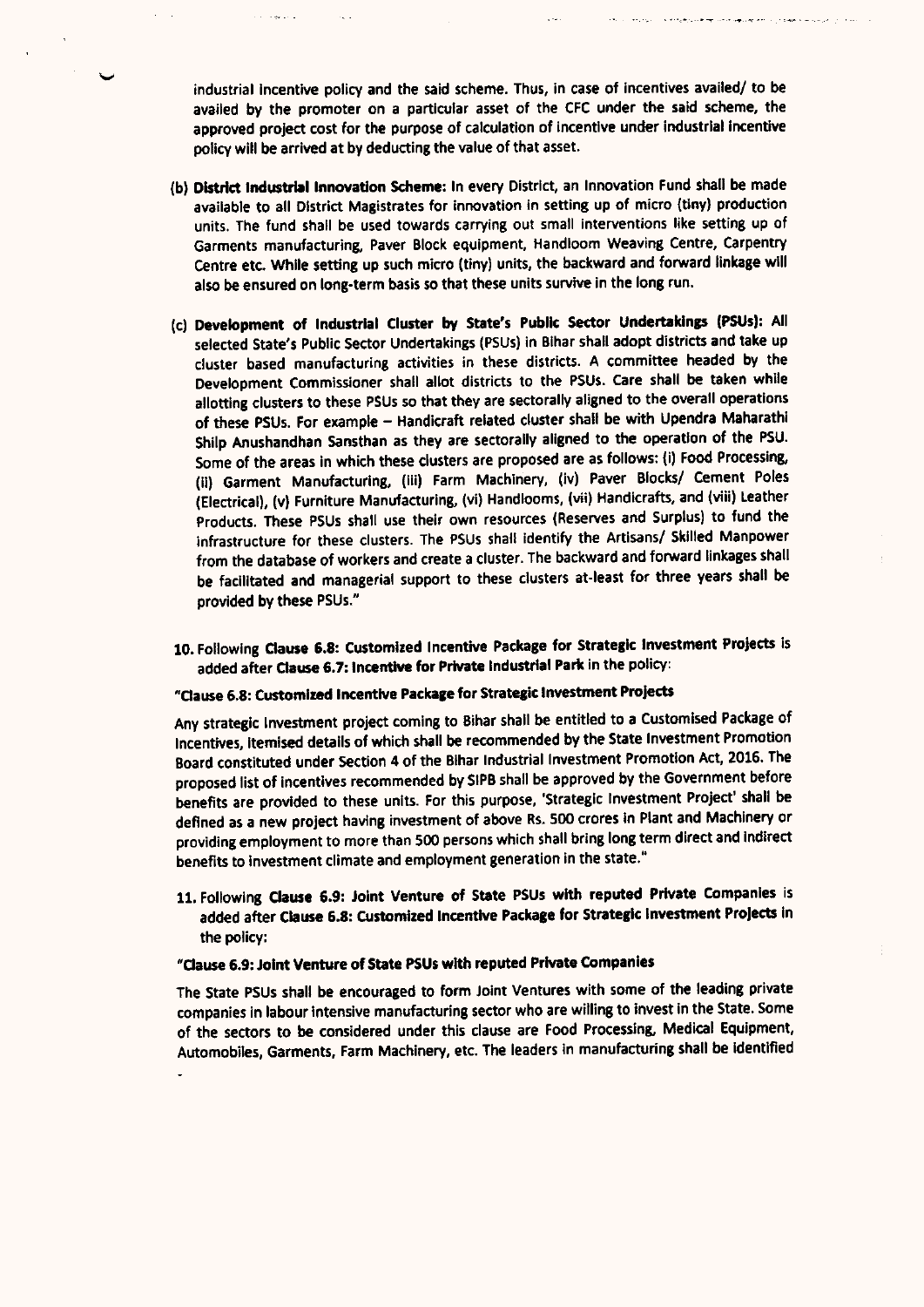following a transparent process for forming the Joint Venture. The State PSUs shall jointly invest in equity of these JVs. This will provide a comfort to large multinational/national organisations to set up their manufacturing units in the State."

12. Following Chapter 6A. Special Incentive Package for attracting Investments and retaining workers returning to Bihar on account of Covid-19 scenario is added after "Chapter 6: *General* Podoge*of Incentives"* In the policy

# .6A. Special Incentive Package for attracting Investments and retaining workers returning to Bihar on account of Covld-19 scenario

The current public health crisis (i.e. COVID-19) is causing an unprecedented impact on the overall economy of the State including workers. It is estimated that approx. 25 Lakhs workers working in other States have returned to the State. Therefore, it Is important that necessary measures are put in place by the government which can restart various sectors of the economy resulting in employment opportunities for the workforce based on their skill profiles and diversity.

In the given context, there is an urgent need for the State Government to develop a customised incentive package which can revive and revitalise the economy while leveraging upon the strengths of the State I.e. abundant skilled and unskilled workforce returning to Bihar. Thus, the State Government has decided to come out with the customized incentive package which will help in achieving the abovementioned objective. The objective of this incentive package is to generate employment creating new means of livelihood and increasing industrial activities in the State.

- A. General
- (a) "Special incentive package for attracting Investments and retaining workers returning to Bihar on account of Covid·19 scenario' shall remain valid for a period of 12 months from the date of notification of this amendment.
- (b) Any unit applying within this period will be eligible for availing the benefit under this special Incentive package for a period of 12 months from the date of SIPB's approval subject to meeting the above conditions.
- (c) Any unit willing to avail benefits under this special package will have to mandatorily employ at least 20% of the total workers from the pool of workers returning to Bihar. The units should obtain the list of such workers from District Counselling Centres and Include such list In their proposal after obtaining necessaryconfirmation from the respective workers.
- (d) The units shall commence full scale commercial producation In 3 years from from the date of obtaining SIPB approval. The units shall attempt to initiate trial production at reduced capacity (say 25% of the overall capacity) by the end of  $1<sup>st</sup>$  year to enable State retaining the workers returning to Bihar.
- (e) A Committee of Secretaries (CoS) under the chairmanship of Development Commissioner shall be formed for review and inclusion of any additional incentives under this Special Incentive Package for attracting Investments and retaining workers returning to Bihar on account of Covid-19 scenario. The CoS shall have representatives from all key departments In the state:
	- i. Development Commissioner Chairman
	- il. Principal Secretary/Secretary, Department of Industries Member Secretary
	- iii. Principal Secretary/Secretary, Finance Department Member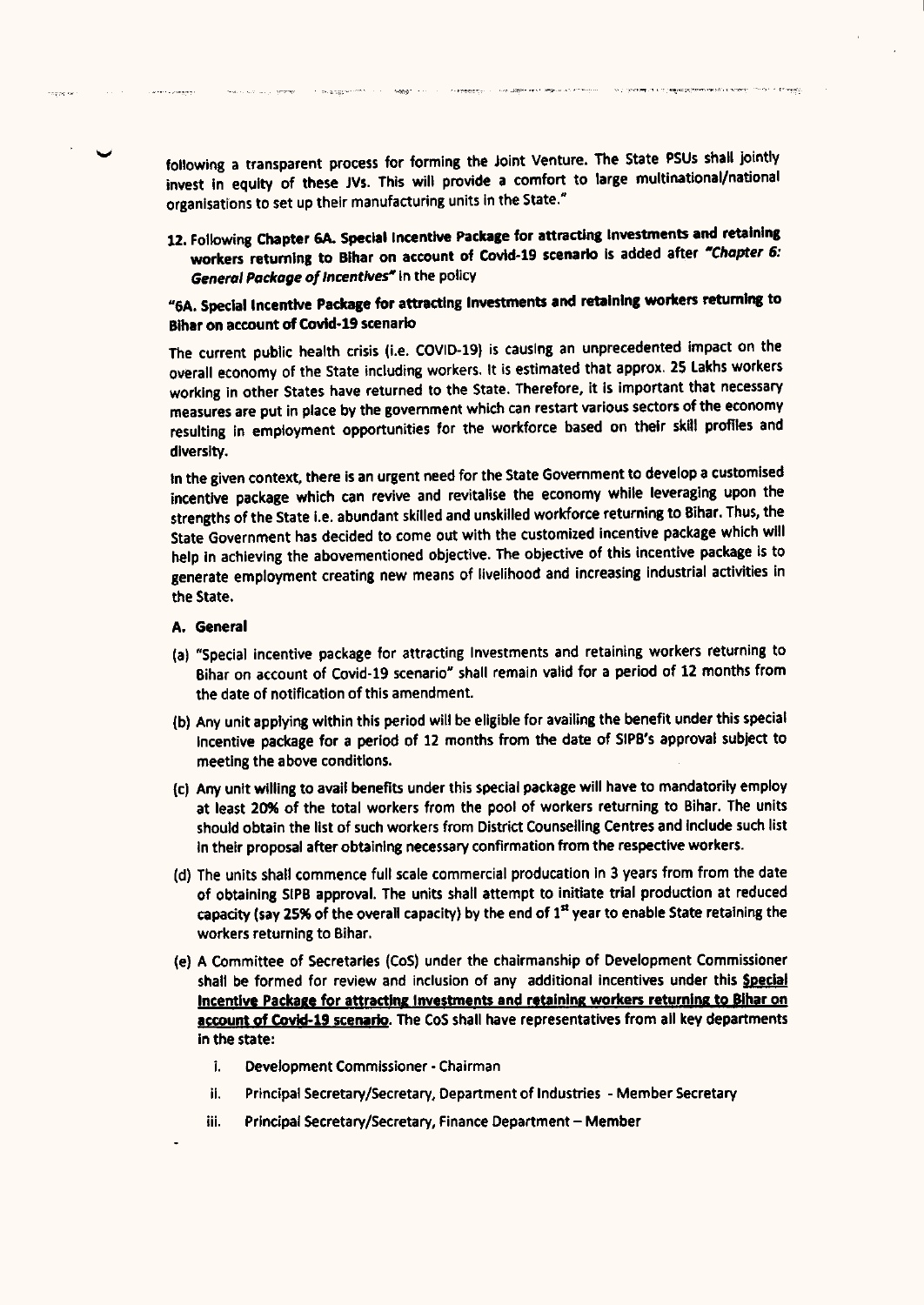- iv. Principal Secretary/Secretary, Labour Resources Department Member
- v. Principal Secretary/Secretary, Agriculture Department Member
- vi. Principal Secretary/Secretary, Road Construction Department Member
- vii. Principal Secretary/Secretary, Department of Environment, Forest & Climate Change -Member
- viii. Principal Secretary/Secretary, Rural Development Department Member
- ix. Principal Secretary/Secretary, Commercial Taxes Department Member
- x. Principal Secretary/Secretary, Transport Department Member
- xi. Principal Secretary/ Secretary, Department of Science and Technology Member

# B. Skill mapping by District Counselling Centre

**Support** 

For effective implementation of this package, it is important that the list of workers returning to Bihar (along with their skill profiles) is maintained at the District level. District Counselling Centre shall examine the skill level of the workers (Skill Profilling) and suggest the options of employment available In the state. The Centre shall work under the supervision of the District Magistrate who shall monitor the progress of the Centre regularly. SIPB and any other committees (as appropriate) shall review the progress of the District Counselling Centers and ensure that a large number of workers are able to find work in the State.

#### c. District Industrlallnnovatlon Scheme

In every District, an Innovation Fund shall be made available to all District Magistrates for innovation in setting up of micro (tiny) production units. The fund shall be used towards carrying out small interventions like setting up of Garments manufacturing. Paver Block equipment, Handloom Weaving Centre, Carpentry Centre etc. While setting up such micro (tiny) units, the backward and forward linkage will also be ensured on long-term basis so that these units survive in the long run.

# D. Development of Industrial Cluster by State's Public Sector Undertakings (PSUs)

Ail the profit making State's Public Sector Undertakings (PSUs)in Bihar shall adopt districts and take up cluster based manufacturing activities In these districts. A committee headed by the Development Commissioner shall allot districts to the PSUs.Care shall be taken while allotting clusters to these PSUs 50 that they are sectorally aligned to the overall operations of these PSUs. For example - Handicraft related cluster shall be with Upendra Maharathl Shilp Anushandhan Sansthan as they are sectorally aligned to the operation of the PSU.Some of the areas in which these clusters are proposed are as follows: (i) Food Processing, (ii) Garment Manufacturing, (iii) Farm Machinery, (Iv) Paver Blocks/ Cement Poles (Electrical), (v) Furniture Manufacturing, (vi) Handlooms, (vii) Handicrafts, and (viii) Leather Products. These PSUs shall use their own resources (Reserves and Surplus) to fund the infrastructure for these clusters. The PSUs shall identify the Artisans/ Skilled Manpower from the database of workers and create a cluster. The backward and forward linkages shall be identified and managerial support to these clusters at-least for three years shall be provided by these PSUs."

# E. Incentive Package for Units relocating from other States to Bihar

In order to promote relocation of existing operational Units from other States to Bihar, following Incentives shall be made available to such units in addition to incentives as per Clause 6.2. Package of Incentives as may be applicable to them: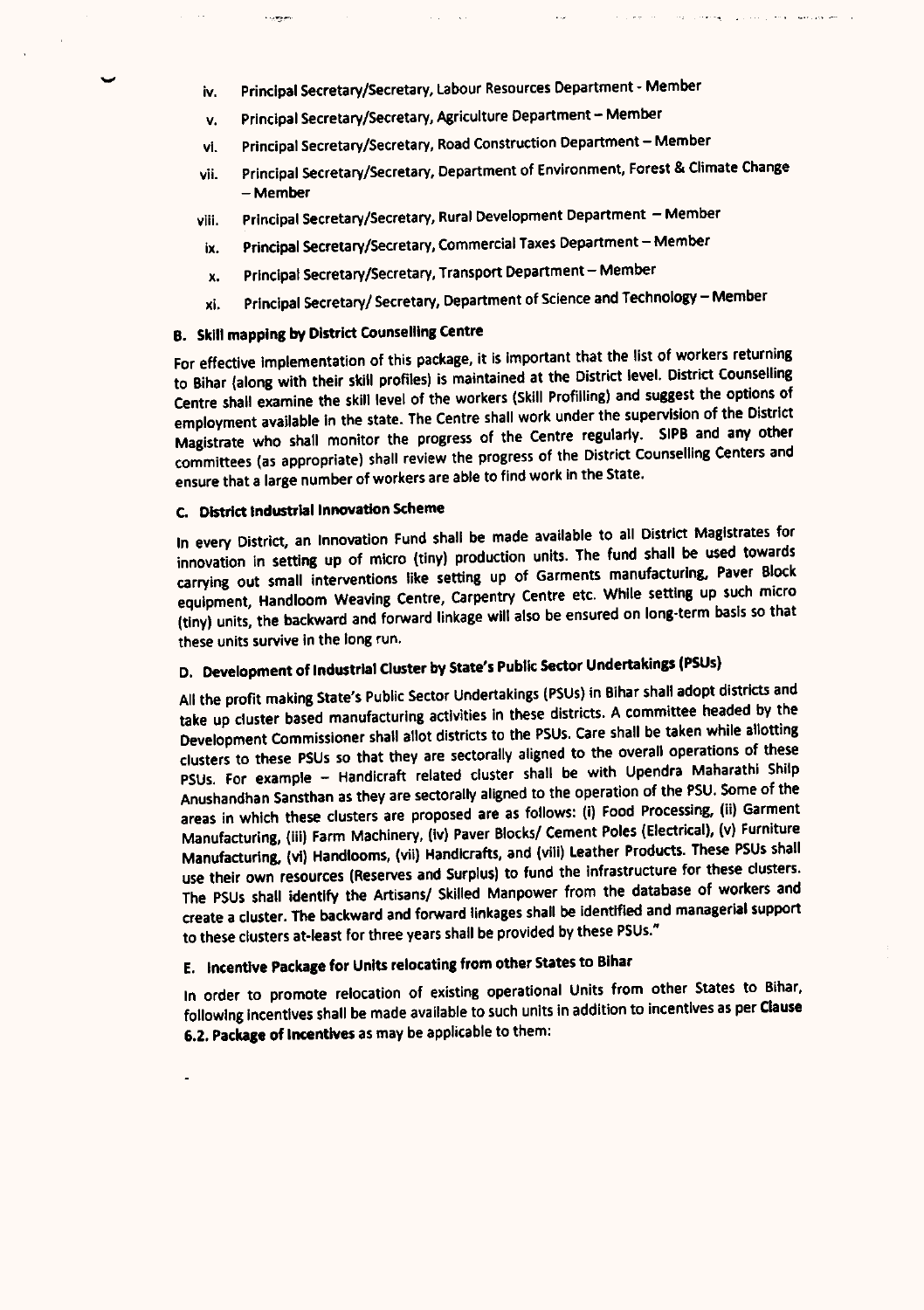(a) Eighty percent (80%) of cost of transportation and other costs Involved in relocation of Plant and Machinery from other States to Bihar, and costs for their erection and commissioning shall be reimbursed to the Unit after they commence commercial production.

**Constitution** in the constitution of the

**Committee the concepts** 

- (b) Eighty percent (80%) of cost of transportation of raw materials for starting the commercial operation will be reimbursed to the units. This can also Include costs associated with transportation of finished goods in case it is traded outside the State. The upper limit of this incentive shall be INR 10 Lakhs only.
- (c) All licences/clearances required in setting up of industrial units in Bihar shall be provided "deemed clearance" as per Section 6(4) of the Bihar Industrial Investment Promotion Act, 2016 and Rule 9 of Bihar Industrial Investment Promotion Rules, 2016.
- (d) For a period of one year, such Unit shall be exempted from the requirement of Inspection by various agencies (except Bihar State Pollution Control Board and Fire Directorate) unless specifically prescribed and approved by the SIPB.
- (e) Such units will not be required to avail fresh Employee State Insurance (ESI) registration in Bihar. Their ESI registration in previous State shall be valid for Bihar State also.
- (f) For a period of one year, employee contribution up to 12% of salaries, and corresponding employer contribution up to 12% to the employees' provident fund shall be reimbursed to the Unit.
- (g) In order to avail incentives as per (a) to (f) above, such Units shall apply on the SWC portal (www.swc.blhar.gov.in) of the Department of Industries, and their details along with applicable Package of Incentives shall be placed before State Investment Promotion Board for one-time approval."
- 13. Following Clause  $(g) \{i\}$  is added after Clause (f) under Chapter 7: Preferential Purchase Policy in the Policy:
- (g) Promotion of State Based Units: All the Departments of the state government shall identify within 30 days of this notification all such products which shall be manufactured and procured from the State-based units. The products listed shall be reserved for procurement from State-based Units only directly or indirectly by the State Government agencies. Any contractor engaged by the State Government Agencies for execution of any contracts which involves procurement of these products, need to ensure that these products are procured from the State-based units only. State Government Agencies in all bids shall clearly indicate Items that shall be procured from State-based units In the bid documents. The provisions of the Public Procurement Policy for Micro and Small Enterprises, notified under section 11 of MSMED Act, 2006, as amended from time to time, shall be adopted to promote micro and small enterprises.
- (h) Provision of Prior Experience for Bihar based units: The prior experience and existence related clause should not be used to disqualify State-based MSME units in favour of units from other States. Any Bihar based MSME unit with a capacity to implement the government order shall be allowed to bid Irrespective of the number of years of its existence in the State. It will be the sole responsibility of the State Government agencies in assessing and establishing that the capacity related requirement is met. State Government Agencies will be solely responsible for any dispute/audit observation arising out of this.
- (i) Review of DBT and Subsidy Schemes: All DBT and subsidy schemes of the various departments shall be reviewed to ensure that the products are procured only from State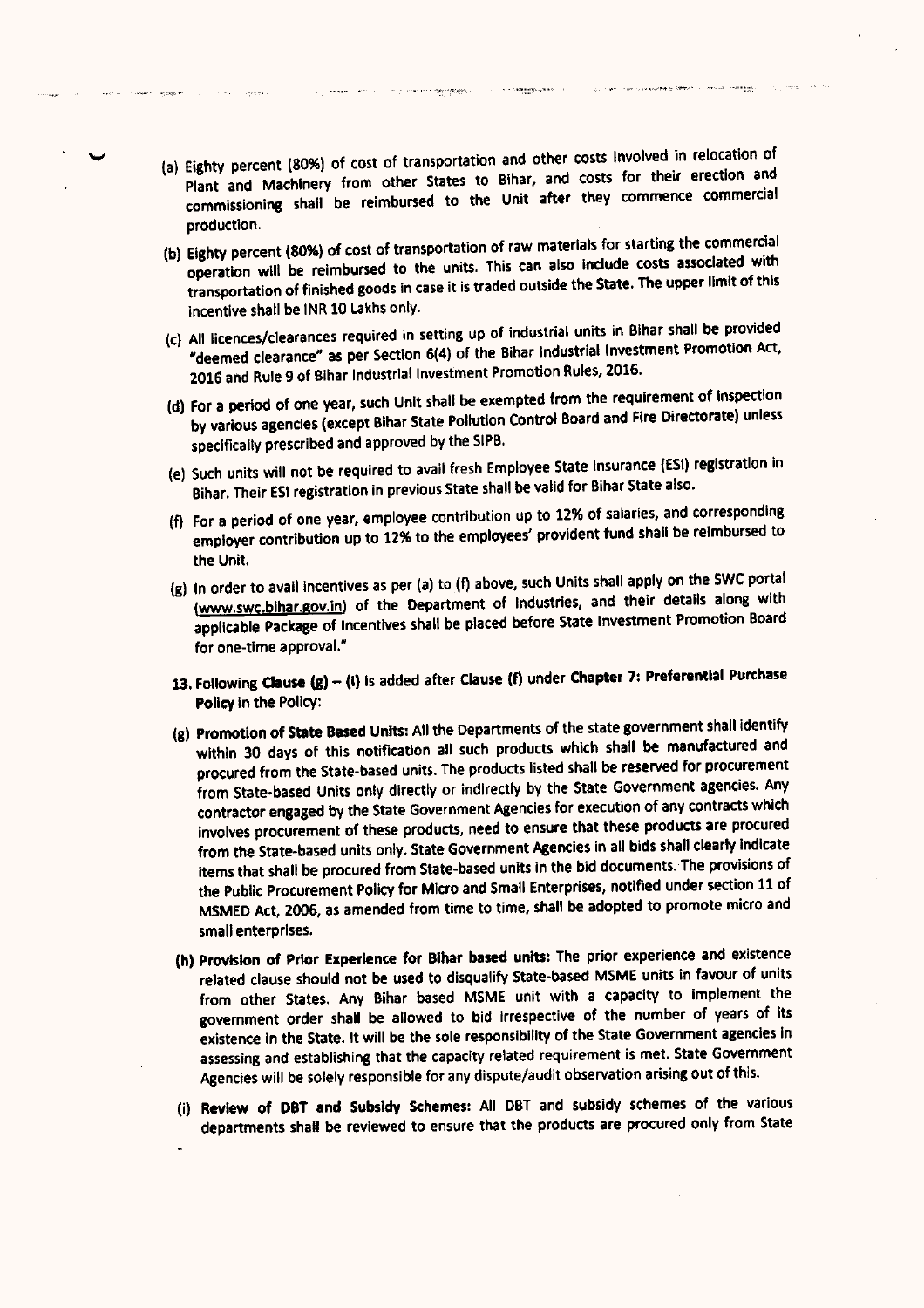based units. This will ensure that the companies setting up their manufacturing units have a readymade market In Bihar.

**CONTROLLATION** 

.<br>The School control of the School of The Technical School in the School School of Technical School Control of T

14. Second sentence of Clause 6.1.(ii) and Sub-clause (16) of A. General Definitions of Annexure I - Defintions are deleted, and Clause 13 in the policy is substituted as below to Increase the operational period of the policy,:

"The policy will remain in operation till 31<sup>st</sup> March, 2025. The amendments to the policy will come Into effect from the issuance of the respective notification and will remain effective during the entire period of operation of the policy."

- 15. In the Notification No. 1937/Patna, dated 27.12.17, titled, "Bihar Industrial Investment Promotion Policy, 2016 for High Priority Sectors", following amendments are made:
	- 15.1. "E-vehlcle Manufacturing Sector" shall be added In the Category of High Priority under Clause 2.1.: Definition of Industrial Unit under High Priority Sectors, PrioritySectors and Non-priority Sectors as below:-

# "For E-vehlcle Manufacturing Sector

A unit in which (i) Investment in Fixed Asset and Plant and Machinery (excluding Land) is more than Rs. 5 Crore, and (ii) creating direct employment of at least 50 core workers (excluding support staff such as Drivers, Guards, etc.).

15.2. Following Sub-clause 2.S. is added after Sub-clause 2.4. under Clause 2.: High Priority Sectors

# "2.S. High Priority Sectors In the E-vehlcle Manufacturing Sector:

The High Priority Sectors for investment identified by the State Government in E-vehide manufacturingsector are listed below:

| Sectors    | Investment Opportunities                                  |
|------------|-----------------------------------------------------------|
| E-Rickshaw | I Manufacturing of Two-wheeler & Three-wheeler E-Rickshaw |
|            |                                                           |

Note:

(1) Units engaged In mere assembly of e-rlckshaw components or those which do no generate substantial value addition shall not be considered under the high priority sector.

(2) The above list of units/enterprises is only indicative and the State Government may suitably revise the list under the high priority sector from time to time."

15.3. Following sectors and corresponding investment opportunities are added under Clause 2.3.: High Priority Sectors In the Food Processing Sector:

| <b>Sectors</b>           | <b>Investment Opportunities</b>                        |
|--------------------------|--------------------------------------------------------|
| Ethanol<br>Manufacturing | Ethanol manufactured from sugarcane, maize, rice, etc. |
| <b>Pulses Based</b>      | (a) Dal processing units                               |
|                          | (b) Snacks & Namkeen manufacturing units               |
| <b>Wheat Based</b>       | (a) Pasta & Noodles manufacturing units                |
|                          |                                                        |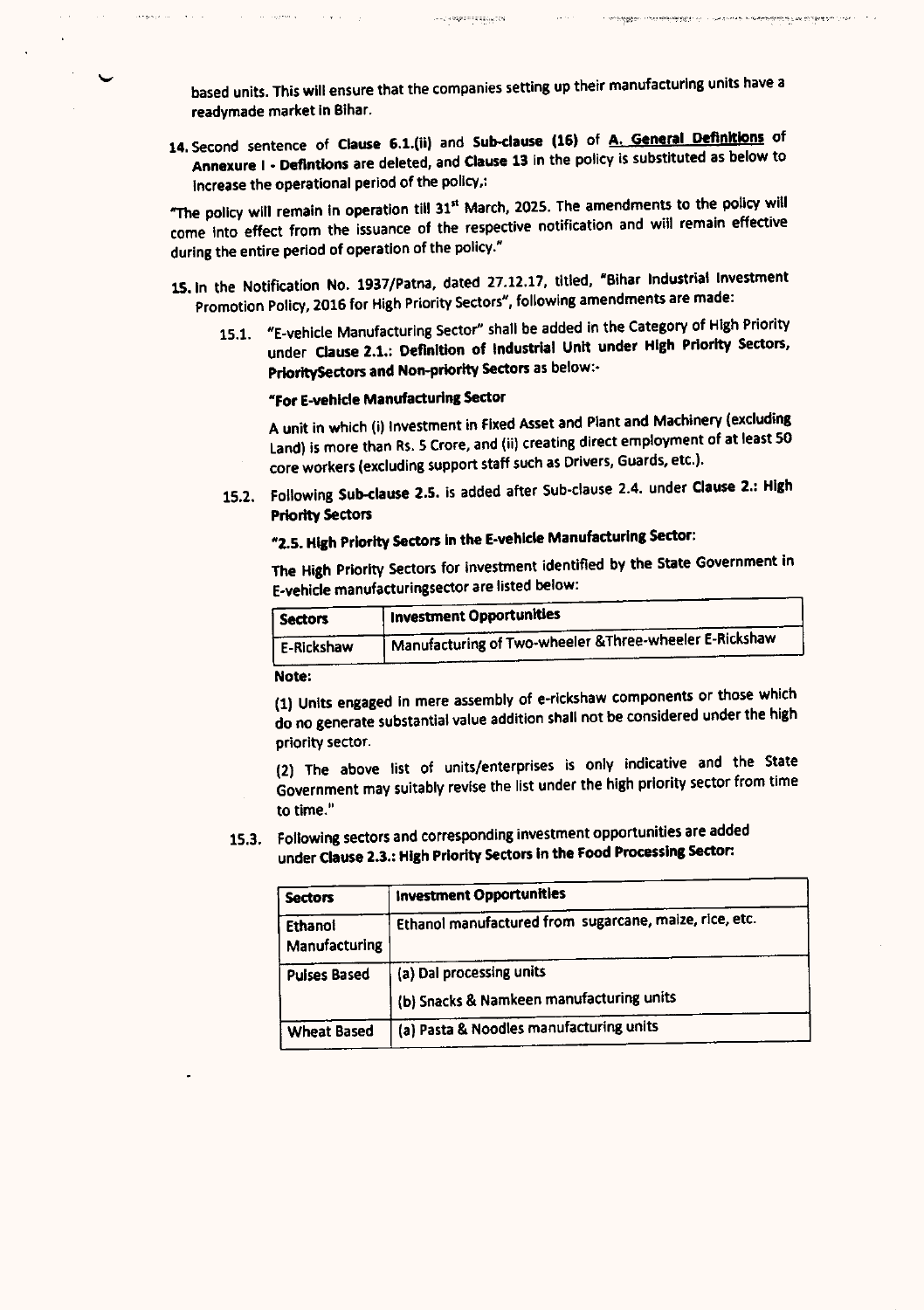|                                            | (b) 2D & 3D fryums making units                    |
|--------------------------------------------|----------------------------------------------------|
|                                            | (c) Biscuits, Cakes and Bakery products            |
|                                            | $\hat{a}$ (d) Snacks & Namkeen manufacturing units |
| and<br><b>Spices</b><br>Herb<br>processing | All branded agri based product processing units    |

15.4. Following sectors and corresponding Investment opportunities are added under **Clause** 2.4.: **High Priority** SedOrs In**the Textile, Apparel Ind Leather** SedOr:

| <b>Sectors</b> | <b>Investment Opportunities</b>        |
|----------------|----------------------------------------|
|                | Textile based   (a) Yarn manufacturing |
|                | (b) Dying and Printing                 |
|                |                                        |

- 16. The Department of Industries would issue a framework containing detailed guidelines for the implementation of this amendment to the policy and disposal of claims for Incentives.
- 17. If any false declaration is given for the purpose of availing incentives or if incentives are availed for a unit that was not eligible or any violation of condition of this policy, the amount of incentives will be liable to be recovered in accordance with Clause 10.3. of the policy.
- 18. All the above amendments in the Bihar Industrial Investment Promotion Policy, 2016 will be applicable from the date of issue of the resolution and will remain effective till the Bihar Industrial Investment Promotion Policy, 2016 remains in effect. The above amendments will not be applicable for Investment proposals already approved by SIPB.

By the order of the Governor of Bihar<br>  $\bigcirc$ Secretary.

.<br>Lista en la reconocidad de la

Oepartment of Industries, Bihar, Patna.

Memo No-  $883$  /Patna, Dated-  $29.06$ ,  $2020$ 

File No- 4/Tech./Policy Amendment/07 / 2020

Copy to:The Superintendent, State Printing Press, Gulzarbagh, Patna to publish in the ppecial edition of Bihar Gazette. It is requested to print 1000 copies of the published gazette make<br>it available to the Department. It available to the Department.

Oepartment of Industries, Bihar, Patna.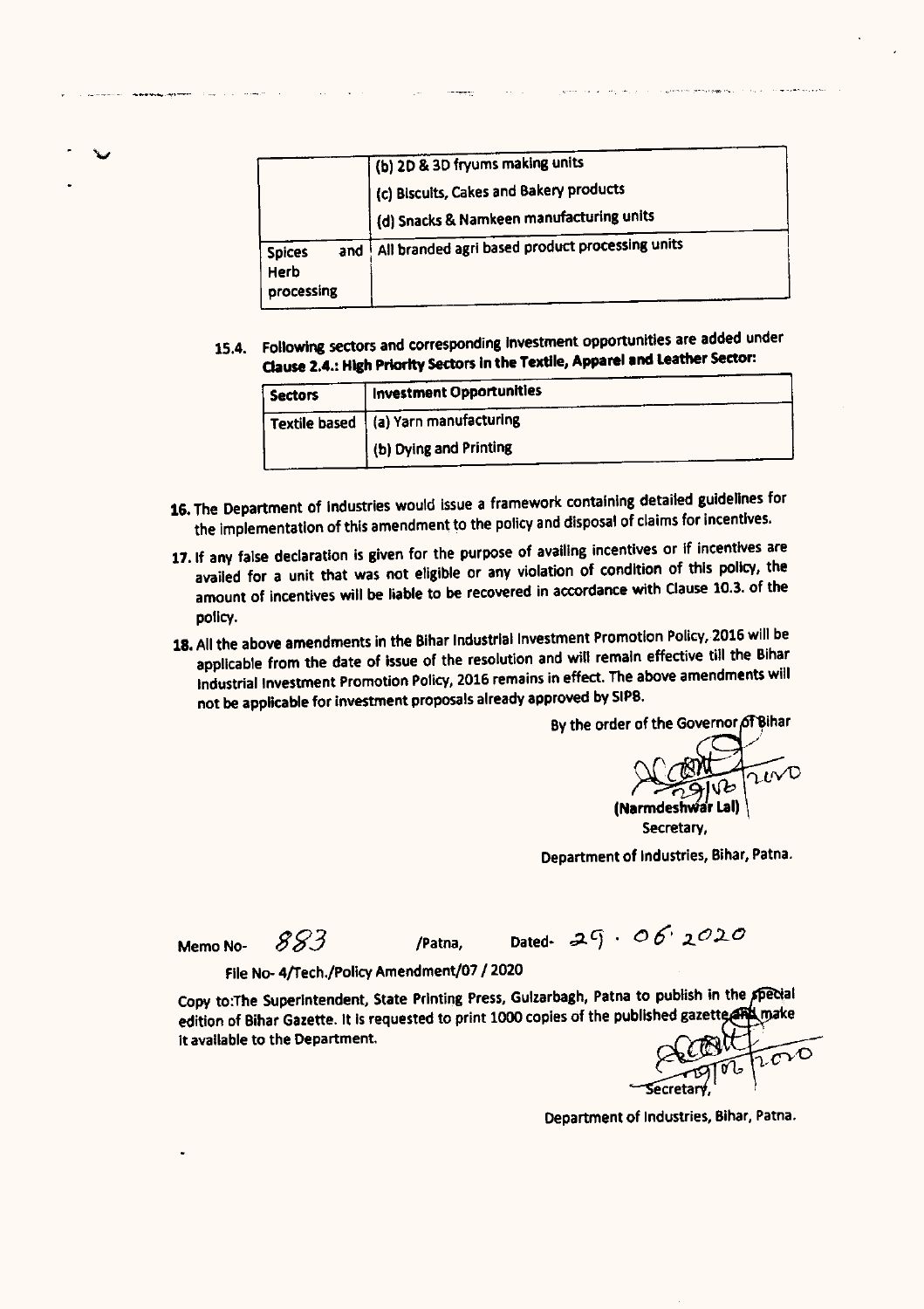File No-4/Tech./Policy Amendment/07 / 2020

.,~.-~

Copy to: The Accountant General (Accounts & Title), Bihar, Patna/ Treasury Officer Treasury, Vikas Bhawan, Patna for information. rlat

Memo No-  $883$  /Patna, Dated-  $29.06$ ,  $2020$ 

Department of Industries, Bihar, Patna.

Memo No-  $883$  /Patna, Dated-  $25.006 \cdot 20.20$ 

File No-4/Tech./Policy Amendment/07 / 2020

Copy to: All Heads of Departments/ All Corporatlons/ Authorities of the Department of Industries/ P,S, to Minister, Department of Industries/ P,S. to Secretary, Department of Industries, Bihar, Patna/ Director of Industries, Bihar, Patna/ Director, Technical Develogment, Bihar, Patna/ Director, Food Processing/ Director, Handloom & Sericulture/ All General Managers, District Industries Centres for information and necessary action.

Department of Industries, Bihar, Patna.

Memo No-  $883$  /Patna, Dated-  $29.0$   $6.2020$ File No-4/Tech./Policy Amendment/07 / 2020

Copy to: All Divisional Commissioners/ All District officers/All Deputy Development Commissioners/ Resident Commissioner, Bihar Bhawan, New Delhi/ Director, M.S.M.E.O.I. Patliputra, Patna/Muzaffarpur / Secretary to the Chief Minister, Bihar/ Chairman-dum-Managing Director, Bihar State Power Holding Company Limited, Patna for information and necessary action.

Secretary, 2976 ports

Department of Industries, Bihar, Patna.

Memo No-  $983$  /Patna, Dated-  $2.9.06$ ,  $2020$ 

File No-4/Tech./Policy Amendment/07 / 2020

Copy to: 0.5.0 to Chief Secretary, Bihar, *Patnal* Principal P.S. to the Commissioner, Bihar, Patna for information.

えいび

Department of Industries, Bihar, Patna.